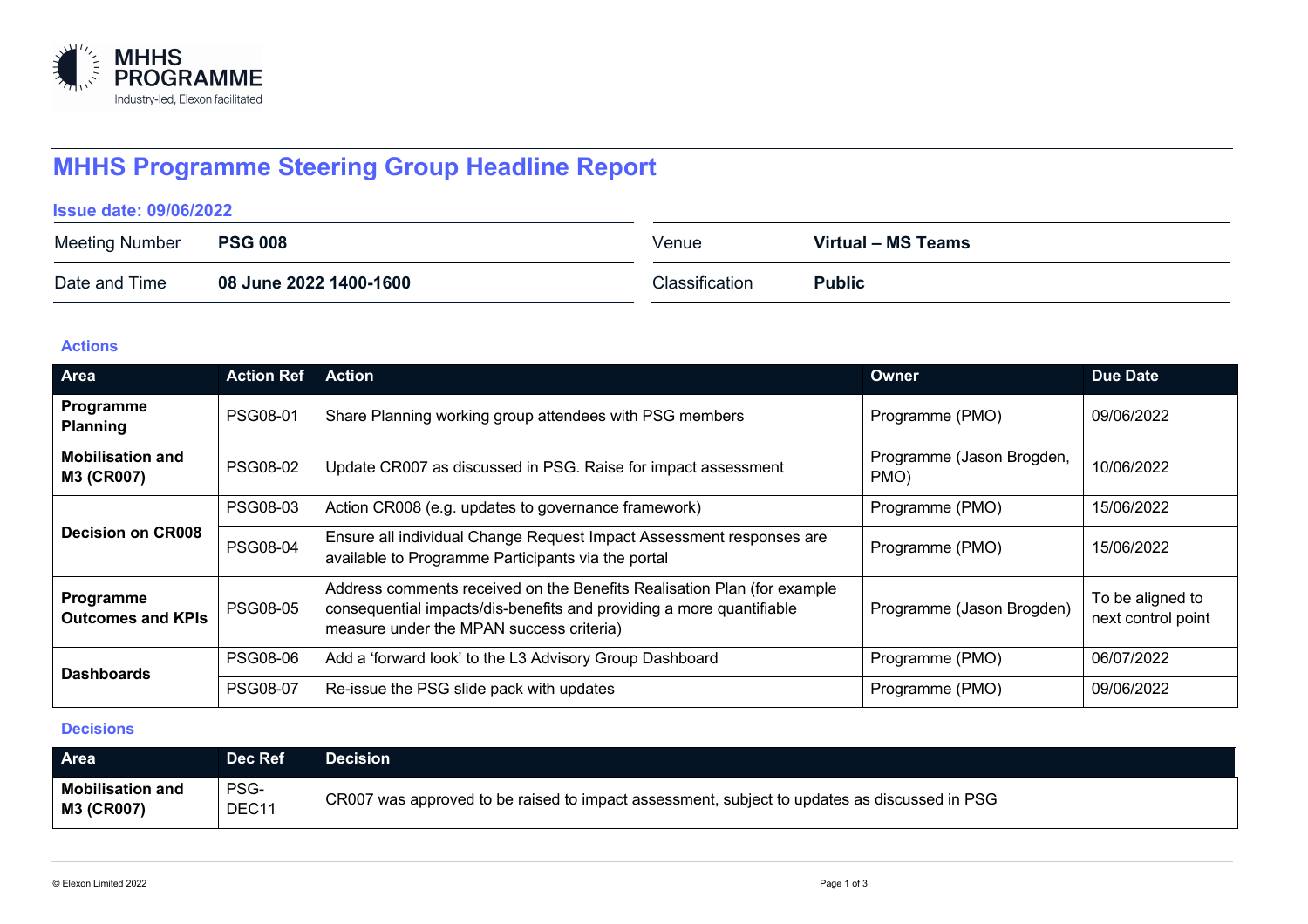| <b>CR008</b>                                                     | PSG-<br>DEC <sub>12</sub> | CR008 was approved                                                                                          |
|------------------------------------------------------------------|---------------------------|-------------------------------------------------------------------------------------------------------------|
| Independent<br>Programme<br><b>Assurance</b><br>Framework (IPAF) | PSG-<br>DEC <sub>13</sub> | The IPAF was approved                                                                                       |
| Programme<br><b>Outcomes and KPIs</b>                            | PSG-<br>DEC <sub>14</sub> | The Benefits Realisation Plan was approved subject to updates at the next control point as discussed in PSG |

#### **RAID Items**

| RAID area    | <b>Description</b>                                                                                                                                                                |
|--------------|-----------------------------------------------------------------------------------------------------------------------------------------------------------------------------------|
| Design risks | Following an ask to present design-related risks to the PSG, the design team provided an update on the progress of the design<br>against the plan (please see design risks below) |

## **Key Discussion Items**

| Area                      | <b>Discussion</b>                                                                                                                                                                                                                                                                                                                                                                                       |
|---------------------------|---------------------------------------------------------------------------------------------------------------------------------------------------------------------------------------------------------------------------------------------------------------------------------------------------------------------------------------------------------------------------------------------------------|
| <b>Programme Planning</b> | The Programme provided an overview of activity underway as part of the re-plan. This included planning working groups taking<br>place with the planning volunteers. The two tracks of planning groups kicked off last week, with groups planned weekly until the end<br>of July.                                                                                                                        |
|                           | The Programme presented the interim plan as published in the Clock last week. The intention is to track progress against the plan<br>via the PSG. A walkthrough is planned via the next programme webinar to further bring the plan to life.                                                                                                                                                            |
|                           | The Programme Design team provided an update on the progress of the design against the design plan. There has recently been<br>an intensive re-plan of the artefact review process taking into account lessons learned from previous tranches. This is resulting in a<br>revised design plan that includes a delay of the release of Tranche 4 artefacts to July. Rationale for this decision included: |
|                           | To ensure the design is of a high quality. This remains a top priority for the design team, as opposed to squeezing delivery<br>within existing dates                                                                                                                                                                                                                                                   |
| <b>Design Risks</b>       | To ensure industry have sufficient ability to input into and buy-in to the design                                                                                                                                                                                                                                                                                                                       |
|                           | To allow the time required to address the large volume of comments received from industry on design artefacts through the<br>review process                                                                                                                                                                                                                                                             |
|                           | To allow time to address areas of additional complexity that have been uncovered in the design through design activity                                                                                                                                                                                                                                                                                  |
|                           | To address learnings on the steps required to gain conditional approval on design artefacts through the DAG Working<br>Groups and the DAG                                                                                                                                                                                                                                                               |